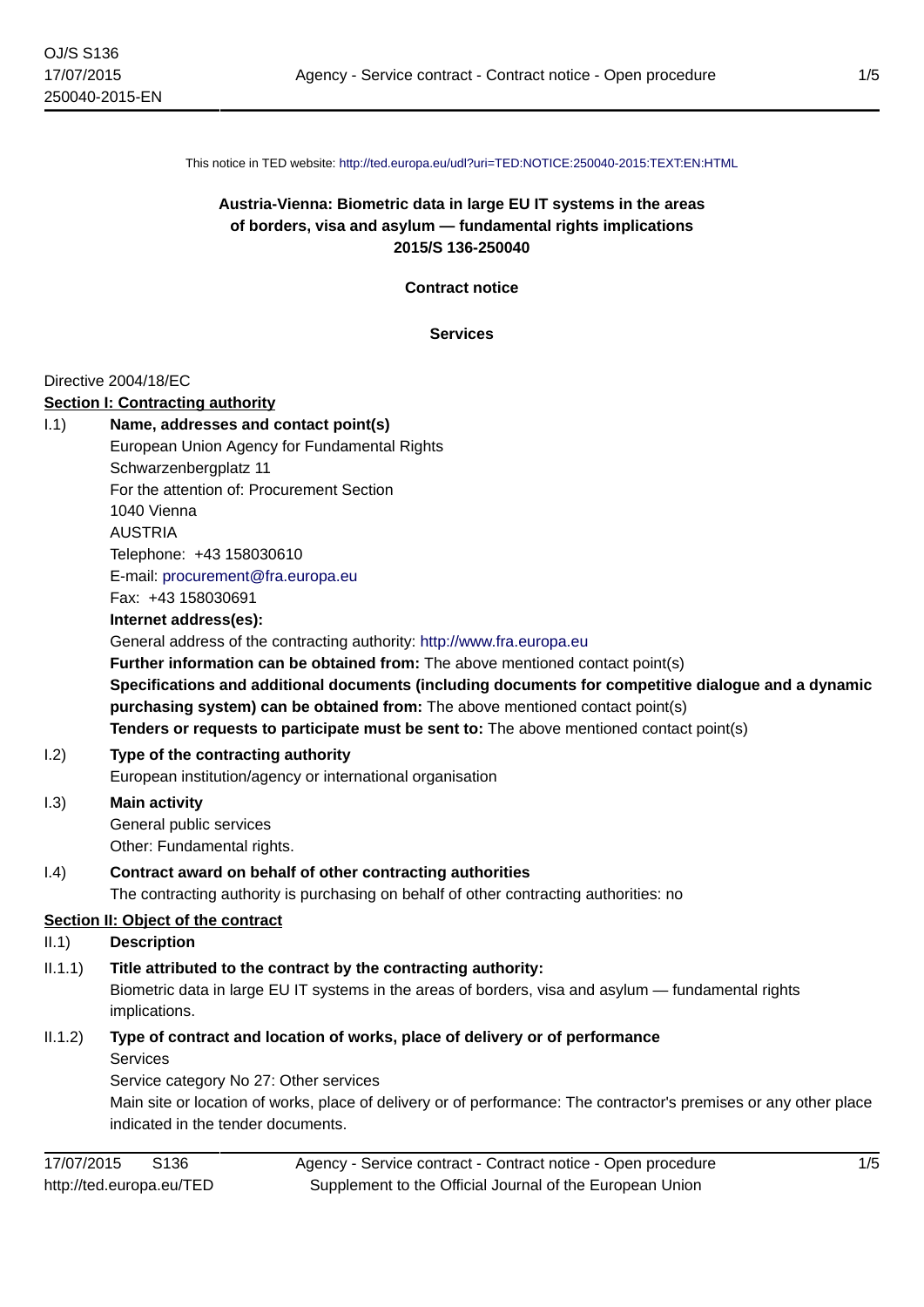NUTS code

- II.1.3) **Information about a public contract, a framework agreement or a dynamic purchasing system (DPS)** The notice involves a public contract
- II.1.4) **Information on framework agreement**
- II.1.5) **Short description of the contract or purchase(s)**

The overall objective of the contract is to analyse the broader fundamental rights implications of inserting, storing and searching biometric data in large-scale IT databases in the areas of asylum, borders and visa.

- II.1.6) **Common procurement vocabulary (CPV)** 79315000
- II.1.7) **Information about Government Procurement Agreement (GPA)**

The contract is covered by the Government Procurement Agreement (GPA): no

II.1.8) **Lots**

This contract is divided into lots: no

- II.1.9) **Information about variants** Variants will be accepted: no
- II.2) **Quantity or scope of the contract**

#### II.2.1) **Total quantity or scope:**

The contract amount has been estimated at 590 000 EUR, excluding VAT. The contracting authority may exercise the option to increase the estimated contract amount at a later stage via negotiated procedure with the successful tenderer(s) in accordance with Article 134(1) (e) and (f) of the rules of application of the Financial Regulation.

Estimated value excluding VAT: 590 000 EUR

- II.2.2) **Information about options** Options: no
- II.2.3) **Information about renewals** This contract is subject to renewal: no
- II.3) **Duration of the contract or time limit for completion** Duration in months: 13 (from the award of the contract)

### **Section III: Legal, economic, financial and technical information**

- III.1) **Conditions relating to the contract**
- III.1.1) **Deposits and guarantees required:**

Please refer to Section 8 of Annex A — tender specifications, available at: [http://fra.europa.eu/en/about-fra/](http://fra.europa.eu/en/about-fra/procurement) [procurement](http://fra.europa.eu/en/about-fra/procurement)

III.1.2) **Main financing conditions and payment arrangements and/or reference to the relevant provisions governing them:**

Please refer to Sections 7 and 8 of Annex A — tender specifications, available at: [http://fra.europa.eu/en/about](http://fra.europa.eu/en/about-fra/procurement)[fra/procurement](http://fra.europa.eu/en/about-fra/procurement)

III.1.3) **Legal form to be taken by the group of economic operators to whom the contract is to be awarded:** Please refer to Sections 10 and 11 of Annex A — tender specifications, available at: [http://fra.europa.eu/en/](http://fra.europa.eu/en/about-fra/procurement) [about-fra/procurement](http://fra.europa.eu/en/about-fra/procurement)

#### III.1.4) **Other particular conditions**

The performance of the contract is subject to particular conditions: no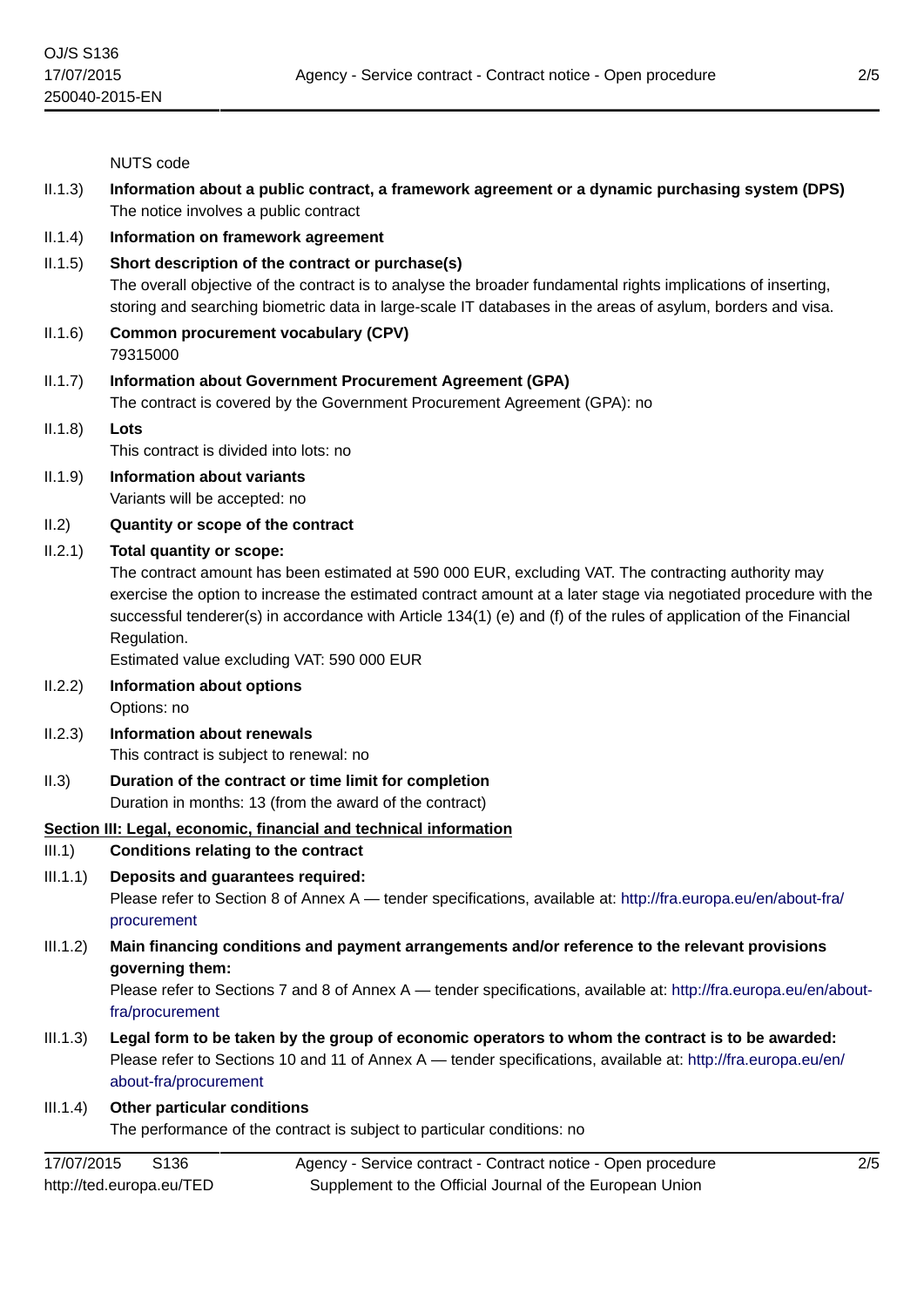#### III.2) **Conditions for participation**

### III.2.1) **Personal situation of economic operators, including requirements relating to enrolment on professional or trade registers**

Information and formalities necessary for evaluating if the requirements are met: Please refer to Sections 17.1 and 17.2 of the tender specifications (Annex A — tender specifications), available at: [http://fra.europa.eu/en/](http://fra.europa.eu/en/about-fra/procurement) [about-fra/procurement](http://fra.europa.eu/en/about-fra/procurement)

#### III.2.2) **Economic and financial ability**

Information and formalities necessary for evaluating if the requirements are met: Please refer to Section 17.2.1 of the tender specifications (Annex A — tender specifications), available at: [http://fra.europa.eu/en/about-fra/](http://fra.europa.eu/en/about-fra/procurement) [procurement](http://fra.europa.eu/en/about-fra/procurement)

Minimum level(s) of standards possibly required: Please refer to Section 17.2.1 of the tender specifications (Annex A — tender specifications), available at: <http://fra.europa.eu/en/about-fra/procurement>

#### III.2.3) **Technical capacity**

Information and formalities necessary for evaluating if the requirements are met:

Please refer to Section 17.2.2 of the tender specifications (Annex A — tender specifications), available at: [http://](http://fra.europa.eu/en/about-fra/procurement) [fra.europa.eu/en/about-fra/procurement](http://fra.europa.eu/en/about-fra/procurement)

Minimum level(s) of standards possibly required:

Please refer to Section 17.2.2 of the tender specifications (Annex A — tender specifications), available at: [http://](http://fra.europa.eu/en/about-fra/procurement) [fra.europa.eu/en/about-fra/procurement](http://fra.europa.eu/en/about-fra/procurement)

### III.2.4) **Information about reserved contracts**

- III.3) **Conditions specific to services contracts**
- III.3.1) **Information about a particular profession**

Execution of the service is reserved to a particular profession: no

#### III.3.2) **Staff responsible for the execution of the service**

Legal persons should indicate the names and professional qualifications of the staff responsible for the execution of the service: yes

#### **Section IV: Procedure**

IV.1) **Type of procedure**

- IV.1.1) **Type of procedure**
- Open
- IV.1.2) **Limitations on the number of operators who will be invited to tender or to participate**

#### IV.1.3) **Reduction of the number of operators during the negotiation or dialogue**

IV.2) **Award criteria**

#### IV.2.1) **Award criteria**

The most economically advantageous tender in terms of the criteria stated in the specifications, in the invitation to tender or to negotiate or in the descriptive document

# IV.2.2) **Information about electronic auction**

An electronic auction will be used: no

- IV.3) **Administrative information**
- IV.3.1) **File reference number attributed by the contracting authority:** D-SE-15-T01.

### IV.3.2) **Previous publication(s) concerning the same contract**

| 17/07/2015<br>S136       | Agency - Service contract - Contract notice - Open procedure |
|--------------------------|--------------------------------------------------------------|
| http://ted.europa.eu/TED | Supplement to the Official Journal of the European Union     |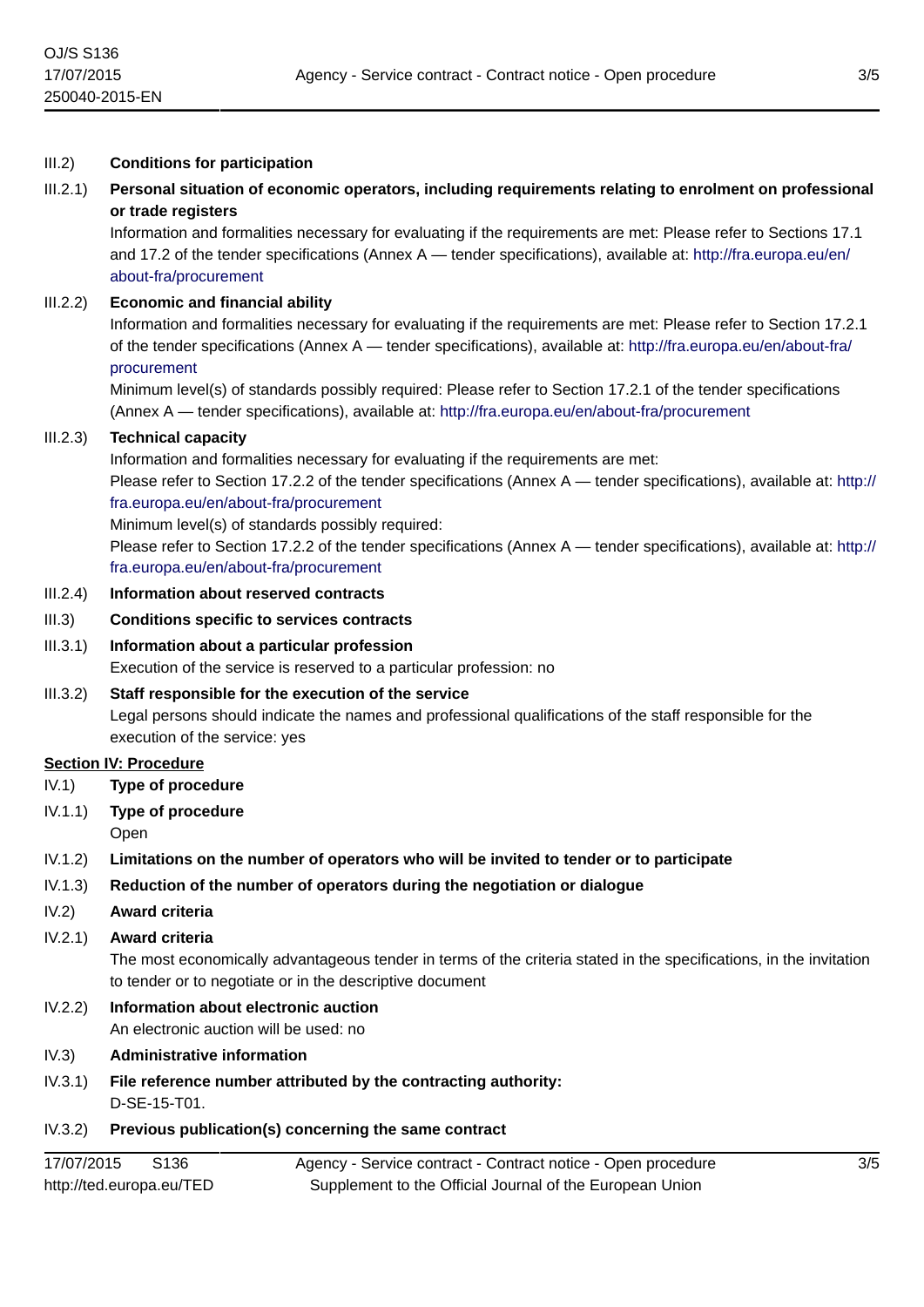no

- IV.3.3) **Conditions for obtaining specifications and additional documents or descriptive document**
- IV.3.4) **Time limit for receipt of tenders or requests to participate** 10.9.2015 - 17:00
- IV.3.5) **Date of dispatch of invitations to tender or to participate to selected candidates**
- IV.3.6) **Language(s) in which tenders or requests to participate may be drawn up** Any EU official language Other: But preferably in English.
- IV.3.7) **Minimum time frame during which the tenderer must maintain the tender** Duration in months: 6 (from the date stated for receipt of tender)
- IV.3.8) **Conditions for opening of tenders** Date: 17.9.2015 - 10:30

Place:

European Union Agency for Fundamental Rights' premises.

Persons authorised to be present at the opening of tenders: yes

Additional information about authorised persons and opening procedure: An authorised representative of each tenderer may attend the opening of the bids. Companies wishing to attend are requested to notify their intention by sending a fax or e-mail at least 72 hours in advance to the fax or e-mail given under Section 14 of the tender specifications. This notification must be signed by an authorised officer of the tenderer and specify the name of the person who will attend the opening on the tenderer's behalf.

### **Section VI: Complementary information**

### VI.1) **Information about recurrence**

This is a recurrent procurement: no

### VI.2) **Information about European Union funds**

The contract is related to a project and/or programme financed by European Union funds: no

#### VI.3) **Additional information**

Tender documents will be available for download at the address indicated under heading I.1. The website will be updated regularly and it is the tenderers' responsibility to check for updates and modifications during the tendering period.

### VI.4) **Procedures for appeal**

### VI.4.1) **Body responsible for appeal procedures**

General Court rue du Fort Niedergrünewald 2925 Luxembourg LUXEMBOURG E-mail: [generalcourt.registry@curia.europa.eu](mailto:generalcourt.registry@curia.europa.eu) Telephone: +352 4303-1 Internet address: <http://curia.europa.eu> Fax: +352 4303-2100

### VI.4.2) **Lodging of appeals**

Precise information on deadline(s) for lodging appeals: You may submit any observations concerning the award procedure to the contracting authority indicated under heading I.1.